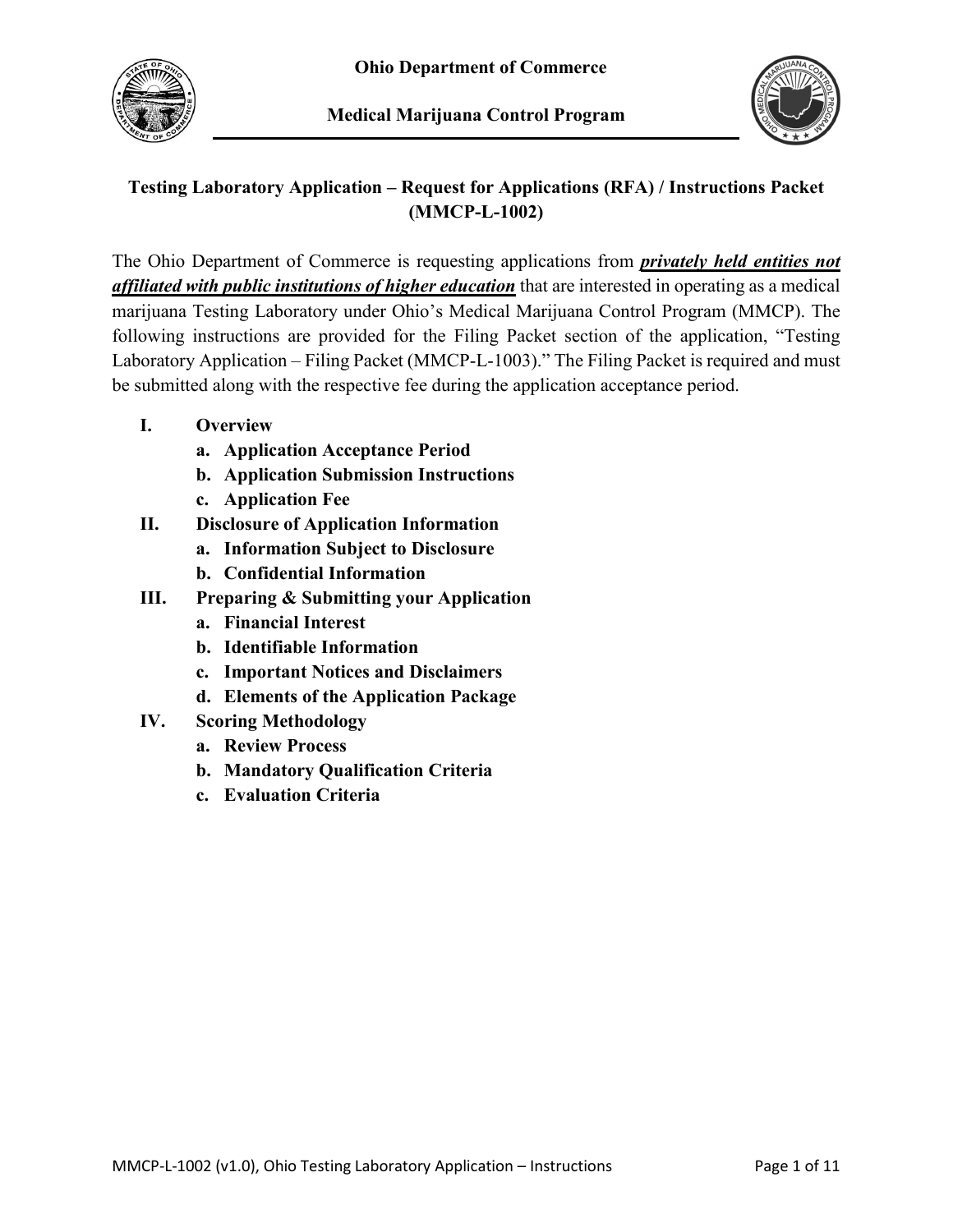



## **I. Overview**

#### **Application Acceptance Periods**

The acceptance period for Testing Laboratory license applications from privately held entities not affiliated with public institutions of higher education will be:

## **Monday, November 27, 2017 – Friday, December 8, 2017**

Applications shall be submitted only on weekdays during the hours of 9:00am EST and 5:00pm EST. Pursuant to Riffe Center policy, visitors must register with the security desk prior to 5:00pm EST in order to access the building and submit an application. Any applications or related documents received after 5:00pm EST on the last date of the applicable deadline will not be accepted or considered.

#### **Application Submission Instructions**

Applications and accompanying fees must be hand-delivered (in person or by a representative) directly to the Ohio Department of Commerce's Medical Marijuana Control Program before the expiration of the applicable application acceptance period. MMCP is located at:

> Ohio Department of Commerce Vern Riffe Center 77 S. High St, 23rd Floor Columbus, OH 43215

Please note that visitors must leave adequate time to check in with security. A valid photo ID is required to obtain a visitor's badge at the security desks on the 3<sup>rd</sup> floor of the building. Be aware that backpacks are not allowed in the building. All bags are subject to search.

It is recommended that all parties interested in applying for a Testing Laboratory license become familiar with O.R.C. 3796 and the rules promulgated in accordance with Chapter 3796 of the Revised Code. The burden of proving an Applicant's qualifications to operate as a Testing Laboratory rests solely on the Applicant.

The application must be completed in full based on the instructions in this packet. Each page of the application must be completed per instructions or marked N/A, if appropriate. All pages should be included in the submitted application. Attachments should be included following the respective cover pages.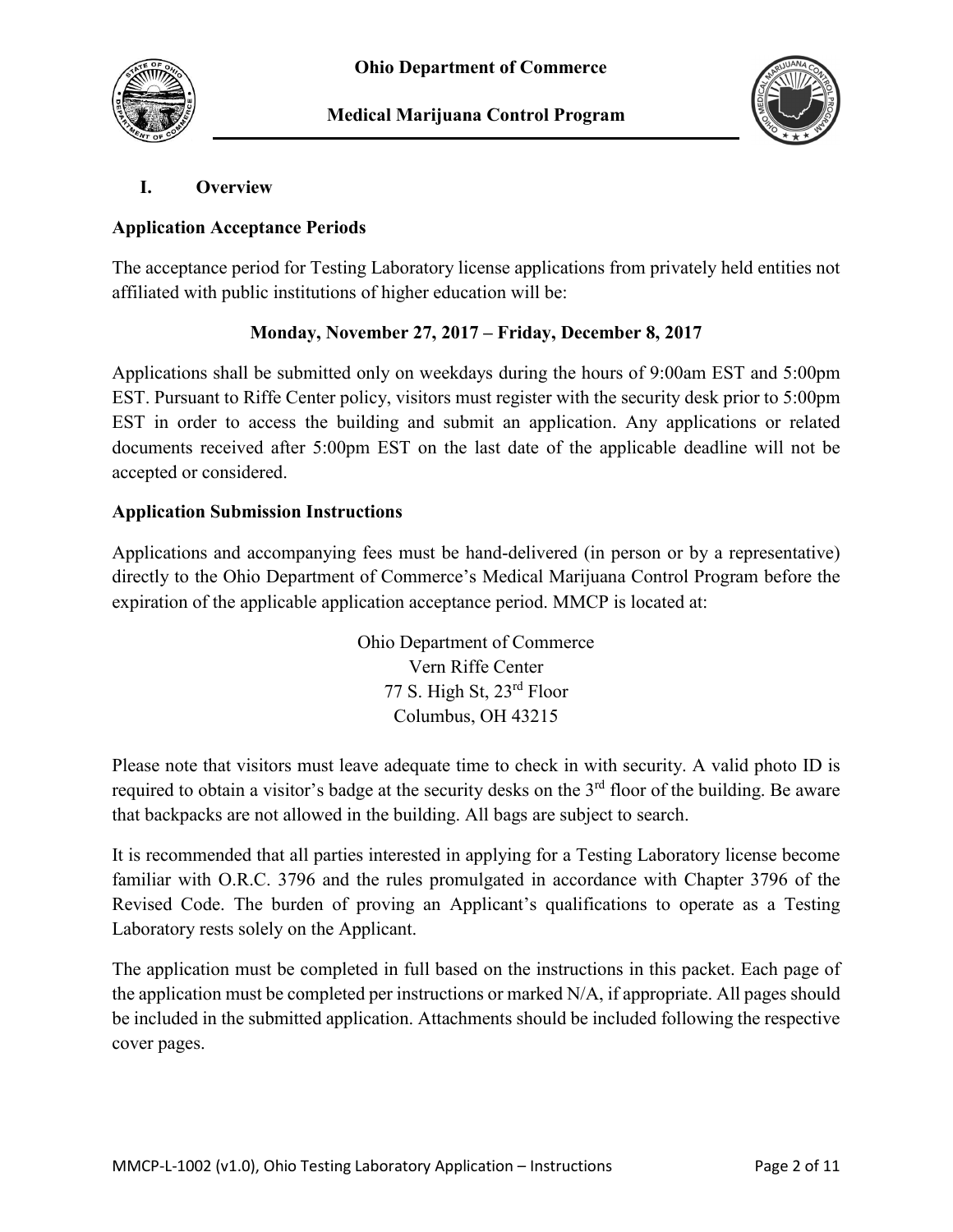

The application shall consist of the following:

- **One copy of the application must be submitted on paper (standard copy paper, 8.5x11, white),**
- **Two standard CD-R or DVD-R (read-only, not read-write), each of which must contain a digital copy of the application in PDF format, and**
- **The application fee.**

The information submitted on the paper copies must be identical to the information submitted on the digital copies. The following requirements are to be followed in the preparation of and submission of the application:

- **Binders, tabs, and other types of packaging are not required and must be kept to a minimum. Excessive packaging may be removed prior to review. Do not use company stationary or letterhead, presentation materials, or promotional materials.**
- **All attached documents must be 12-point font and margins must be no less than ¾ inch on all sides.**

# **Application Fee**

A certified check or money order for the entire application fee must be payable to: "Treasurer, State of Ohio." The fee for Testing Laboratory applicants is \$2,000. This fee is non-refundable and will not be returned to an applicant, regardless of whether the applicant receives a provisional license. If the check is returned by a bank for any reason, the application will be disqualified.

# **II. Disclosure of Application Information**

## **Information to Subject to Disclosure**

Applications that are submitted may or may not be public records and subject to disclosure under the Ohio Sunshine Laws. (R.C. 149.43) While there are exceptions to production in Ohio statutes, federal law, and common law privileges, MMCP cannot guarantee that any or all data in the application will remain confidential at all times. Further, MMCP may use or disclose information contained in the application submission to the extent provided by law. Applicants are strongly encouraged to review the applicable law prior to submitting an application as MMCP is unable to provide legal advice as to the absolute confidentiality of the data received.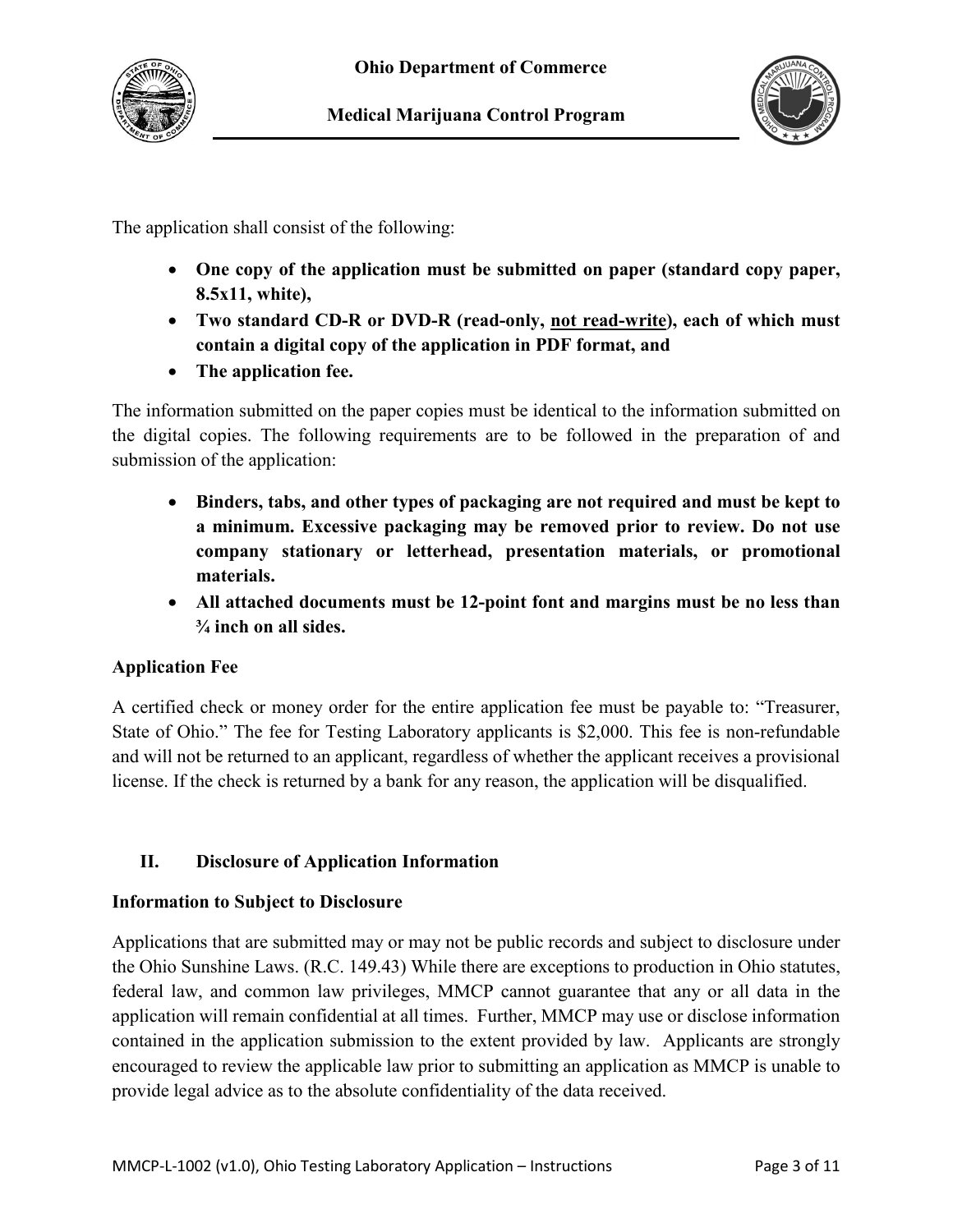



# **III. Preparing & Submitting your Application**

## **Financial Interest**

Paragraph (M) of rule 3796:4-2-08 of the Administrative Code expressly prohibits an owner, officer, board member, administrator, employee, agent, or other person who may significantly influence or control the activities of a Testing Laboratory from having a direct or indirect financial interest in or serving as an officer, board member, administrator, employee, agent, or other person who may significantly influence or control the activities of a cultivator, processor, or dispensary licensed under Chapter 3796. of the Revised Code. Any violation of this rule that is discovered during the application process or after the award of a provisional license or certification of operation will result in enforcement action by the Department, up to and including denial, suspension, or revocation of a license.

Paragraph (C) of rule 3796:4-1-04 of the Administrative Code prohibits a person from being granted more than one Testing Laboratory provisional license or certificate of operation OR from holding a financial interest in or being an owner, partner, officer, director, shareholder, member or other person who may significantly influence or control the activities of more than one Testing Laboratory. Financial interest is defined in rule 3796:1-1-01 to include any actual or future right to ownership, investment, or compensation arrangement with another person. For clarification, the Department offers the following.

- An applicant is permitted to submit separate applications *with identical ownership structures* and *financial interest allocations*, each accompanied by the corresponding fee, for a Testing Laboratory provisional license at different locations. However, the submission of multiple applications is subject to the restrictions in paragraph (C) of rule 3796:4-1-04. In the event more than one application scores high enough to be awarded a provisional license, the applicant will have 10 days to choose which location will be awarded the provisional license, otherwise the Department will make that determination. The application(s) for the other location(s) will be deemed abandoned, and the application fee will be forfeited.
- If separate applicants submit applications that list the same person, entity, or person affiliated with the entity in the owners and officers roster form as having a financial interest in the applicants, and both applications score high enough to be awarded a provisional license, both applicants will be denied a provisional license, and the application fees will be forfeited.
- A "compensation arrangement," as used in the definition of financial interest found in rule 3796:1-1-01 of the Administrative Code, does not include employer-employee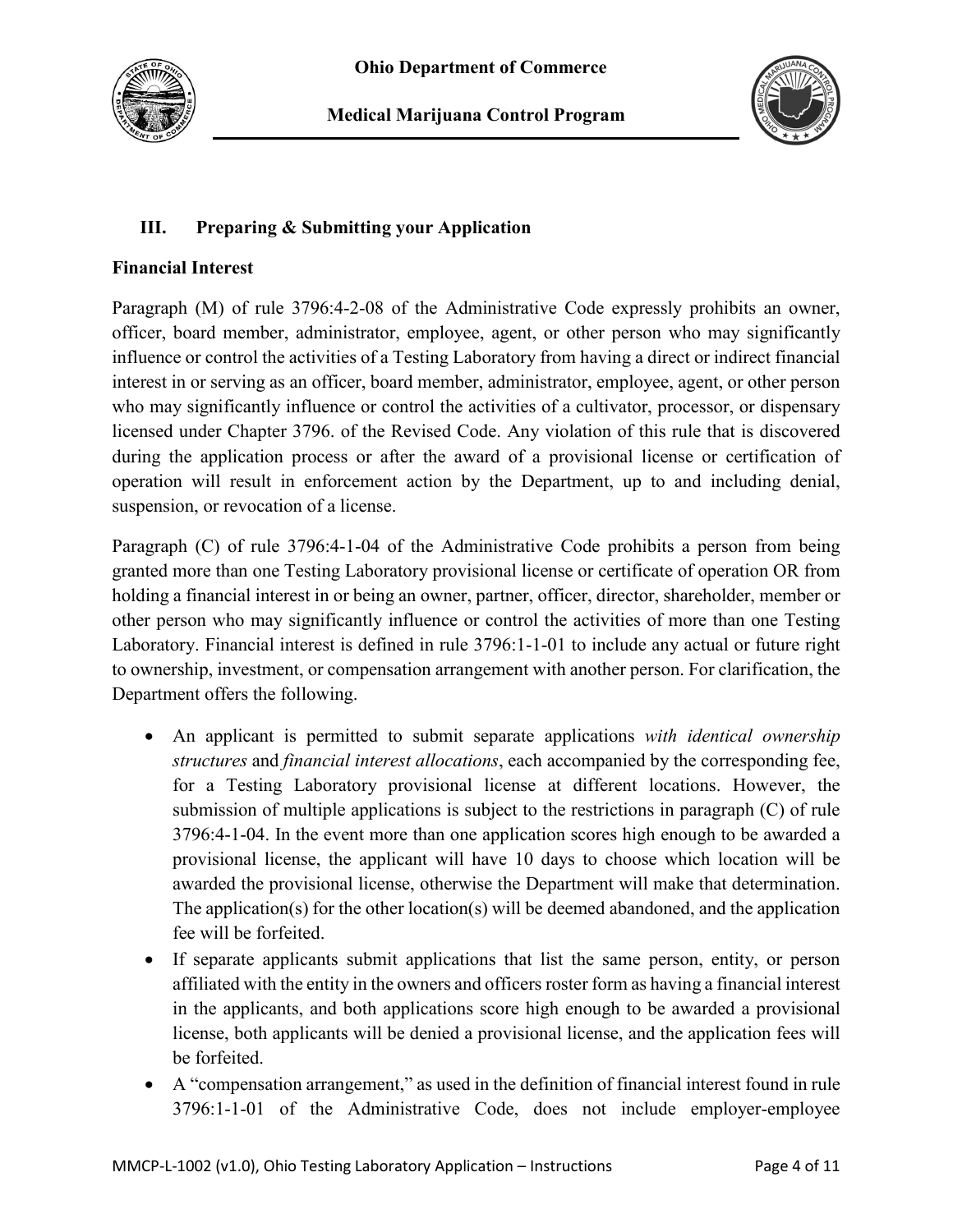



compensation structures or payments to vendors for supplies and/or work performed on an ongoing basis that is necessary to operate in the normal course of business. The term "compensation arrangement" does include royalty payments and other reoccurring payments made to another person or entity where supplies or services are not being provided on an ongoing basis, such that the royalty or reoccurring payment was made in lieu of an equity interest in an attempt to circumvent the restrictions in rule 3796:4-1-04 of the Administrative Code.

#### **Important Notices/Disclaimers**

The application may not be altered or changed in any fashion, except to fill-in the areas provided with the information that is required. Should any alteration or revision occur, the Department reserves the right to deny the application in its entirety, or may choose to attribute no points to the response. By submitting an application, an applicant understands and consents to the following:

- An application that contains misstatements, omissions, misrepresentations, or false information may be denied by the Department.
- An applicant is permitted to submit multiple, separate applications, each accompanied by the corresponding fee, for a Testing Laboratory provisional license at more than one location, subject to the financial interest restrictions in paragraph (C) of rule 3796:4-1-04, as further explained in these instructions.
- The issuance of a Testing Laboratory provisional license does not permit the licensee to test medical marijuana, or otherwise operate as a Testing Laboratory, until the licensee passes a pre-operation inspection and has been issued a certificate of operation by the Department and submits the applicable license fee under rule 3796:5-1-01 of the Administration Code.
- All application submissions become the property of the Department and will not be returned.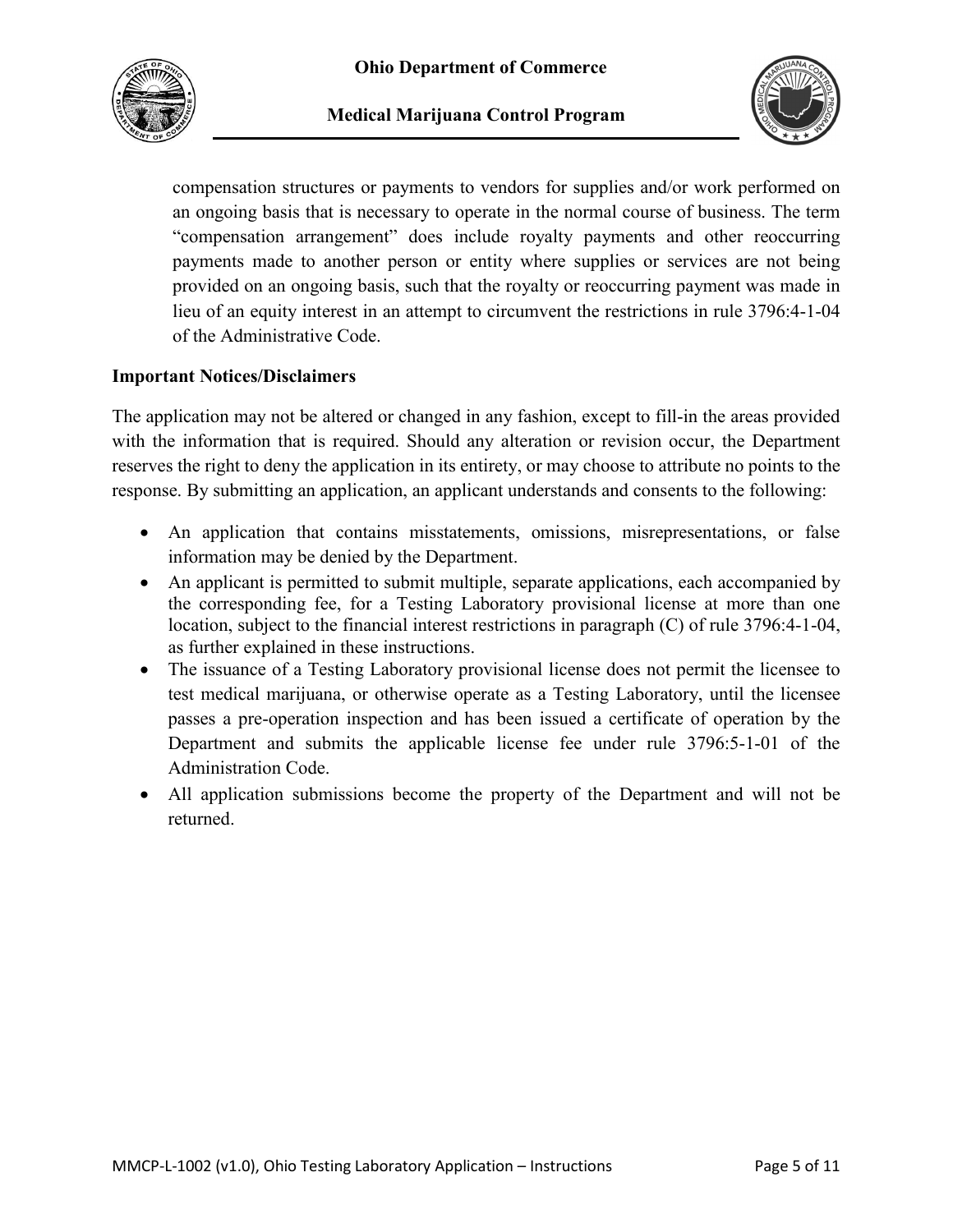



## **Elements of the Application Package:**

**Notarized Cover Sheet** – Sheet should be completed and notarized. The purpose of this form is to certify understanding that the applicant and the owners and officers associated with the applicant will be held responsible for the representations on the form.

**Checklist** – For use as a guide for the applicant.

**Form A Application Assistance Form** – Form should be completed for any consultant or firm that assisted in the formulation of the application.

**Form B Business Entity & Contact Information Form** – Form should be completed appropriately. This form includes the key information that will be used for filing and tracking purposes.

**Form C Liquid Assets Form** – Form should be completed appropriately and notarized.

**Form D Financial Responsibility Form - Insurance** – Form should be completed appropriately. In the event insurance products are not available at the time the form is being prepared, applicant should check the first box to indicate willingness and intent to purchase when those products eventually become available. If coverage is available, applicant should check the second box and attach documentation.

**Form E Financial Responsibility – Escrow/ Surety –** Form should be completed appropriately. Either an escrow or surety bond must be obtained by the time the applicant is ready to receive approval for a certificate of operations license. The form is to certify the ability to obtain one of these financial securities.

**Form F Property Owner Approval for Use Form** – Form should be completed appropriately. The purpose of this form is to ensure that the applicant is either the owner of the proposed facility property or has a lease or agreement with the property owner that recognizes and permits the proposed use of the property as a Testing Laboratory.

**Form G 500 Foot Compliance Cover Page** – Compliance with this cover page includes providing an attachment of a map which identifies the surrounding area around a facility and ensures that the neighboring structures or property are not on the list of prohibited facilities, or if they are on the list, the proposed facility is more than 500 feet away. Different types of maps (i.e., satellite images, street maps, etc.) are permissible, but the map must be clearly labeled and legible to be acceptable for the purposes of this requirement.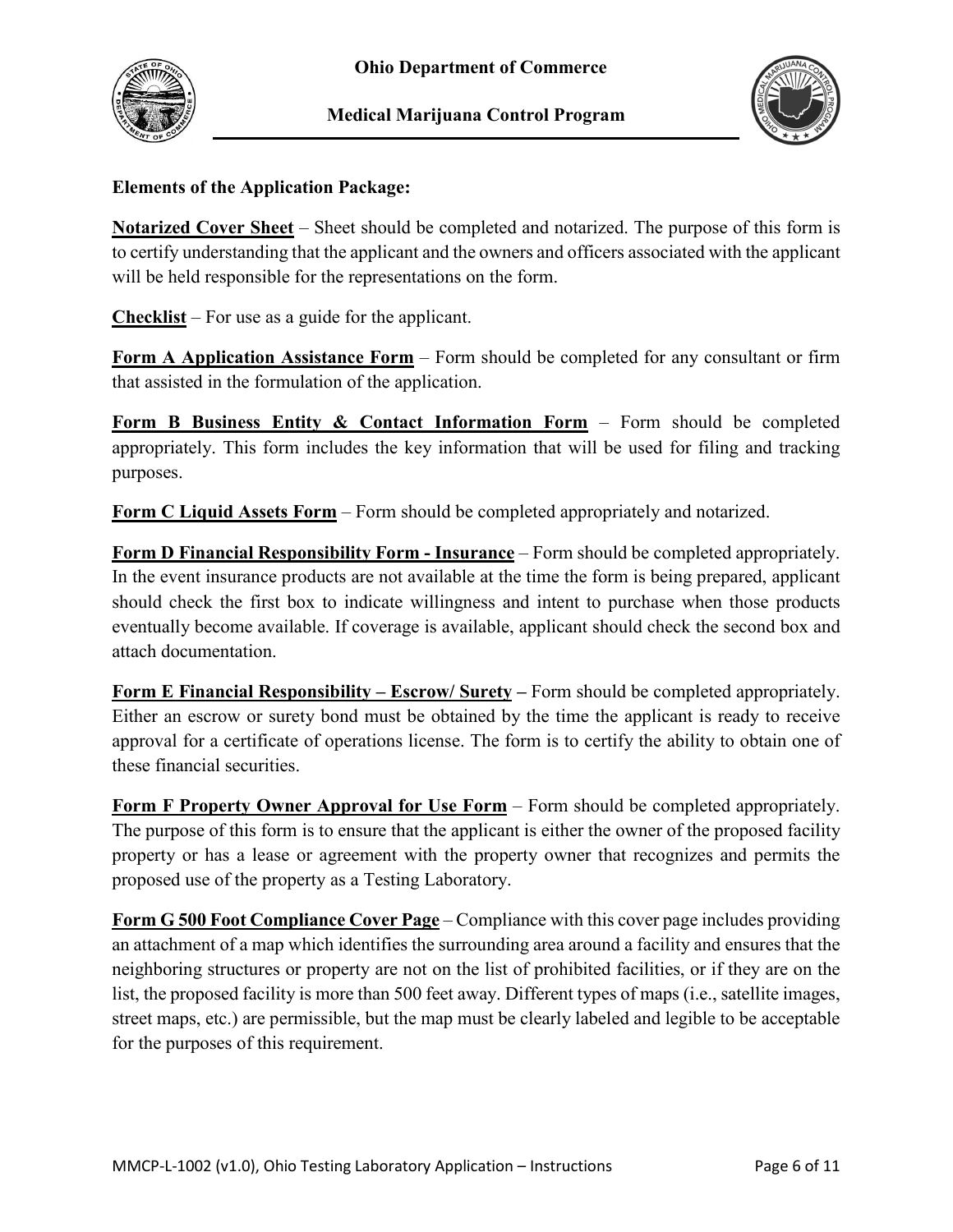



**Form H Notice of Proper Zoning Form** – Form must be completed appropriately. The purpose of this form is to ensure that the applicant has reviewed local zoning issues and actively communicated with local zoning officials on any relevant codes imposed by the local jurisdiction. A permit is desirable but not required at application due to the length of time involved in obtaining a zoning permit. The form should be signed by a local zoning representative or it should be indicated on the form that no local zoning is in place.

**Form I Zoning Permit Cover Page** – Compliance with this cover page includes providing an attached copy of any approved zoning permit, if the applicant was able to obtain one at the time of application. If this was not obtained, the applicant will not be penalized but should complete the form stating that it was not yet obtained.

**Form J Owners and Officers Roster Form** – Form must be completed appropriately. This form must list all owners and officers and anyone associated with the proposed facility that has a financial interest in the operation OR will directly or indirectly participate in the management of the operation. For each name on this list, the application must include a corresponding copy of Form L. An additional blank list page is included as a convenience for the applicant but is not required in the packet if not used.

**Form K Organizational Chart Cover Page** – Compliance with this cover page includes providing an attached organizational chart. The chart should indicate positions of any officers identified in Form J and Form L.

**Form L Individual Tax and Background Information Form** – Form should be completed appropriately for each person listed on Form J above. Additional forms are available on the website.

**Form M Medical Marijuana Business in Other Jurisdictions Form** - Form must be completed appropriately. The purpose of this page is to obtain information on the applicant's history of medical marijuana business conducted in other states. Applicant will certify that no owner or officer has received a revocation or suspension from another jurisdiction for the conduct of business. Additional copies of this form should be added if necessary to provide the appropriate information.

**Form N Copies of Licenses from Business in Other Jurisdictions Cover Page** – Compliance with this cover page includes attaching the respective license for any business identified on Form M.

**Form O Tax Certification Page** – Compliance with this cover page includes submitting Form B and Form L in accordance with the instructions in the application.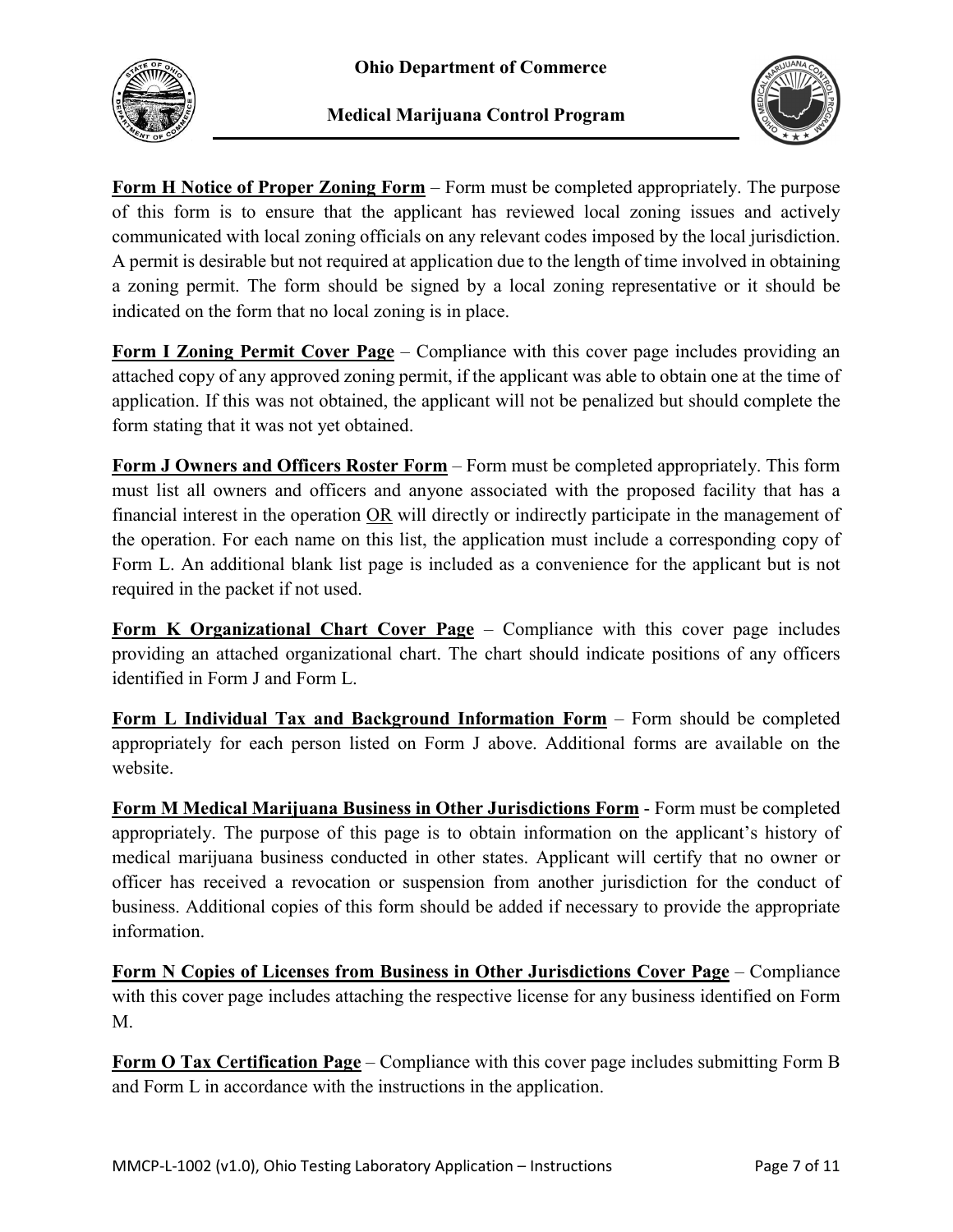



**Form P Disadvantaged Group Applicant** - Form must be completed appropriately. This certifies whether the applicant is a member of a Disadvantaged Group, as defined in Chapter 3796 of the Revised Code, and meets the requirements set forth in Chapter 3796 of the Revised Code.

**Form Q Business Plan** – The purpose of this section is to seek information on the applicant's experience in any type of business environment, establish the business model for the proposed testing facility, and demonstrate the ability to operate the proposed facility, which includes steps taken with the local authorities.

**Form R Operations Plan –** The purpose of this section is to seek information from the applicant in the following areas: experience in analytical testing (including medical marijuana), analytical methods and instrumentation, standard operating procedures, inventory tracking and sample management, waste disposal, recordkeeping, and staffing models. Every subsection noted in Table 1 under Form R must be addressed by the applicant.

**Form S Security Plan** – The purpose of this section is to establish the methods that will be used for security across the proposed facility and during operations, including surveillance technology, security measures around the physical structure, plot plan and map of the entire facility that includes points of ingress and egress and other restricted access areas, emergency notification procedures and transportation guidelines and policies.

**Form T Financial Plan –** The purpose of this section is to establish the applicant's ability to meet the financial responsibility requirements and to provide a cost breakdown that has been performed as part of a financial plan. The breakdown must be clear and well-presented but is not required to be in a particular format. The level of detail will be considered as part of the evaluation.

# **IV. Scoring Methodology**

## **Review Process**

The Department will conduct a comprehensive, fair, and impartial evaluation of all applications received in response to this RFA. This review will involve a two-step process.

Every application will be assessed to determine whether it meets the mandatory qualification criteria set forth in rule 3796:4-1-03 of the Administrative Code. An applicant who fails to provide information or who fails to submit one of the attachments will be disqualified prior to the scoring process. Once it is determined that an application meets the mandatory qualification criteria, it will be reviewed and scored based on the quality of the responses to the requirements set out in the RFA.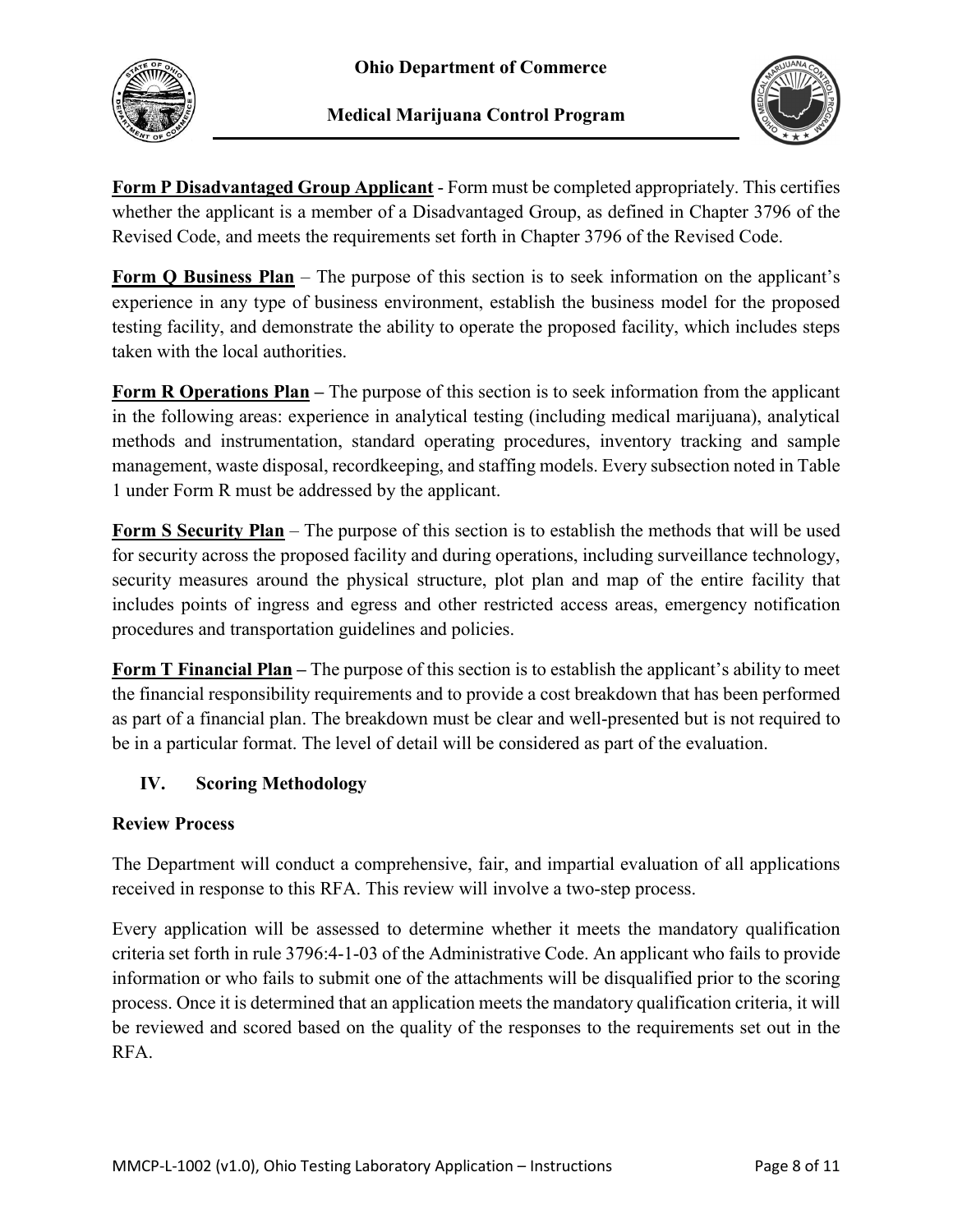



## **Mandatory Qualification Criteria:**

The Department will only review and score applications that:

- Are submitted on or before the submission deadline with the application fee;
- Fully and completely respond to all mandatory items in the RFA;
- Do not contain significant inconsistencies or inaccuracies;
- Include the appropriate number of copies; and
- Contain all required signatures.

The Department reserves the right to waive minor irregularities or to request clarifications, modifications or amendments to an application, providing such application substantially complies with the RFA.

#### **Evaluation Criteria**

The evaluation of applications that meet the mandatory qualification criteria will involve the scoring of each application. While a maximum score of 100 points is possible, proposals must achieve a minimum score of 60 points to be considered for a provisional license. Additionally, an applicant must achieve a minimum score in every individual plan submitted as part of the application, as outlined in Table 1 below. If an insufficient number of applications obtain a score of at least 60 points or fail to satisfy the minimum points requirements for each plan to award a sufficient number of licenses as determined by the Department, the Department may request modifications from those applicants whose scores are closest to 60 points, so as to render the applications acceptable. Alternately, if the Department determines that sufficient modifications cannot be made to raise enough applications to an acceptable level, the Department may re-issue the RFA or proceed with the number of licenses awarded.

In conducting its evaluation of each of the criteria, the Department may conduct interviews, contact references, conduct background checks, contact state regulators in any other states(s) where the applicant, applicant's backers, or others associated with the applicant have engaged in or sought to be engaged in the state's medical marijuana program and visit the location of the proposed production facility or of other marijuana related businesses associated with the applicant or the applicant's backers or key personnel.

After completing the review and scoring of the applications, the Department shall rank each according to its score. Upon selecting the successful applications, the Department shall notify all applicants of their status in writing.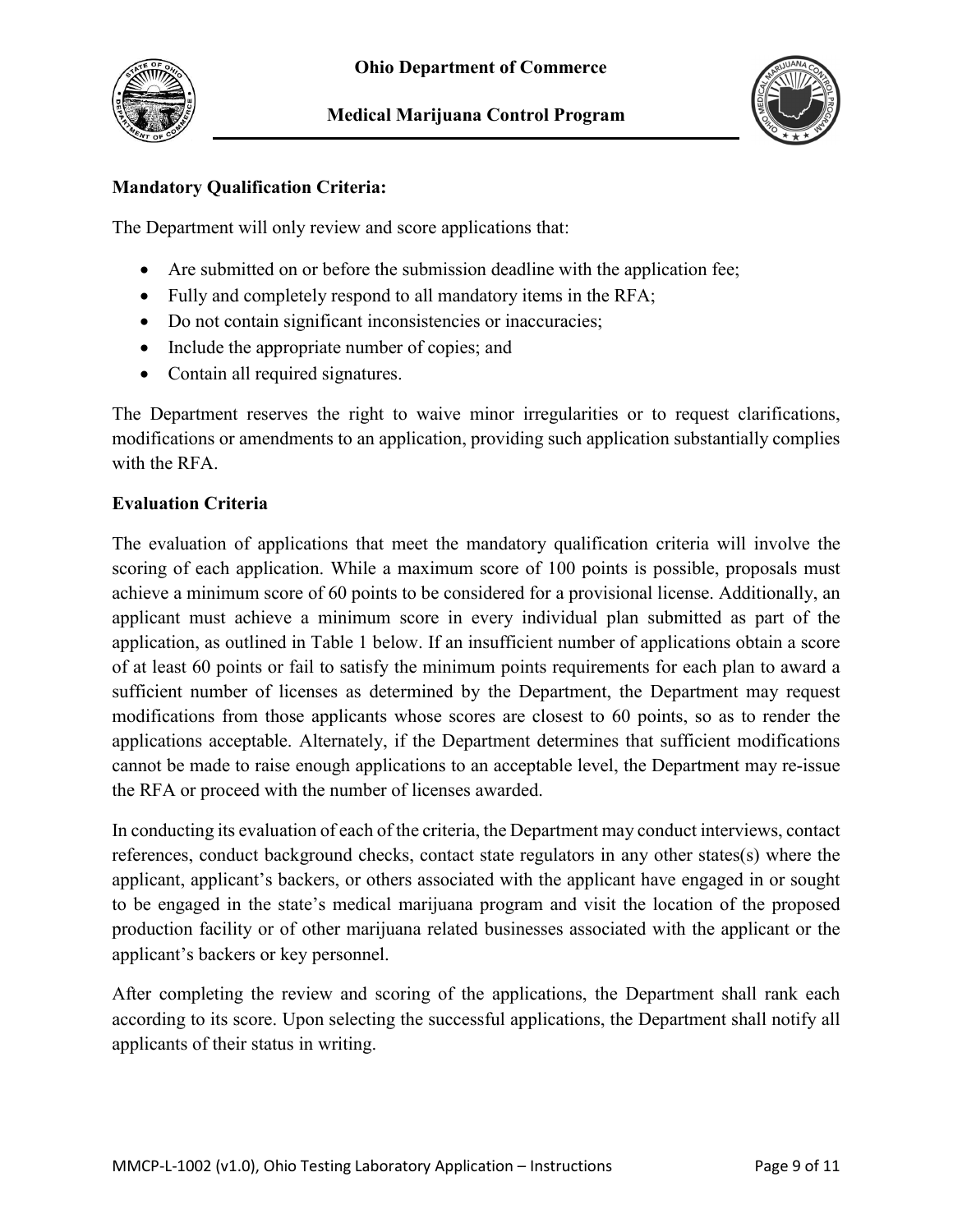



The number of points after each heading is the maximum number of points that may be awarded for each of the corresponding components of the RFA. For each category, the applicant's score will be based on the totality of the response to the corresponding RFA section.

| Form          | <b>Description</b>                                       | P/F                     | Min. Score | <b>Max. Score</b> |
|---------------|----------------------------------------------------------|-------------------------|------------|-------------------|
| Cover sheet   | Acknowledgement & Notarized Signature                    | ✓                       |            |                   |
| $\mathbf{A}$  | <b>Application Assistance Form</b>                       | $\overline{\checkmark}$ |            |                   |
| $\bf{B}$      | Business Entity & Contact Information Form               | $\checkmark$            |            |                   |
| $\mathcal{C}$ | Liquid Assets Form                                       | $\checkmark$            |            |                   |
| D             | Financial Responsibility - Insurance                     | $\overline{\checkmark}$ |            |                   |
| ${\bf E}$     | Financial Responsibility - Escrow/ Surety                | $\checkmark$            |            |                   |
| ${\bf F}$     | Property Owner Approval for Use Form                     | $\checkmark$            |            |                   |
| G             | 500 Foot Compliance Cover Page                           | $\checkmark$            |            |                   |
| H             | Notice of Proper Zoning Form                             | $\overline{\checkmark}$ |            |                   |
| I             | Zoning Permit Cover Page                                 | $\checkmark$            |            |                   |
| $\bf J$       | Owners and Officers Roster Form                          | $\checkmark$            |            |                   |
| K             | Organizational Chart Cover Page                          | $\checkmark$            |            |                   |
| L             | Individual Tax and Background Information Form           | $\overline{\checkmark}$ |            |                   |
|               | (Include copy for each person listed on Form J)          |                         |            |                   |
| M             | Medical<br>Marijuana<br><b>Businesses</b><br>in<br>Other | ✓                       |            |                   |
|               | Jurisdictions Form                                       |                         |            |                   |
| N             | Copies of Licenses from Business in Other                | ✓                       |            |                   |
|               | Jurisdictions Cover Page                                 |                         |            |                   |
| $\Omega$      | <b>Tax Certification Page</b>                            | $\checkmark$            |            |                   |
| ${\bf P}$     | Disadvantaged Group Applicant                            | $\checkmark$            |            |                   |
| Q             | Business Plan (maximum of 15 pages)                      |                         | 6 points   | 10 points         |
|               | <b>Experience in Business</b>                            |                         |            |                   |
|               | <b>Business Model</b>                                    |                         |            |                   |
| $\mathbf R$   | Operations Plan (maximum of 60 pages)                    |                         | 36 points  | 60 points         |
|               | Protocols and instrumentation & Proposed                 |                         |            |                   |
|               | analytical services to be offered                        |                         |            |                   |
|               | Facility specifications                                  |                         |            |                   |
|               | <b>Standard Operations Procedures</b>                    |                         |            |                   |
|               | Staffing & Training                                      |                         |            |                   |
|               | Inventory tracking and sample management                 |                         |            |                   |
|               | Disposal and Waste Removal                               |                         |            |                   |

## **Table 1**